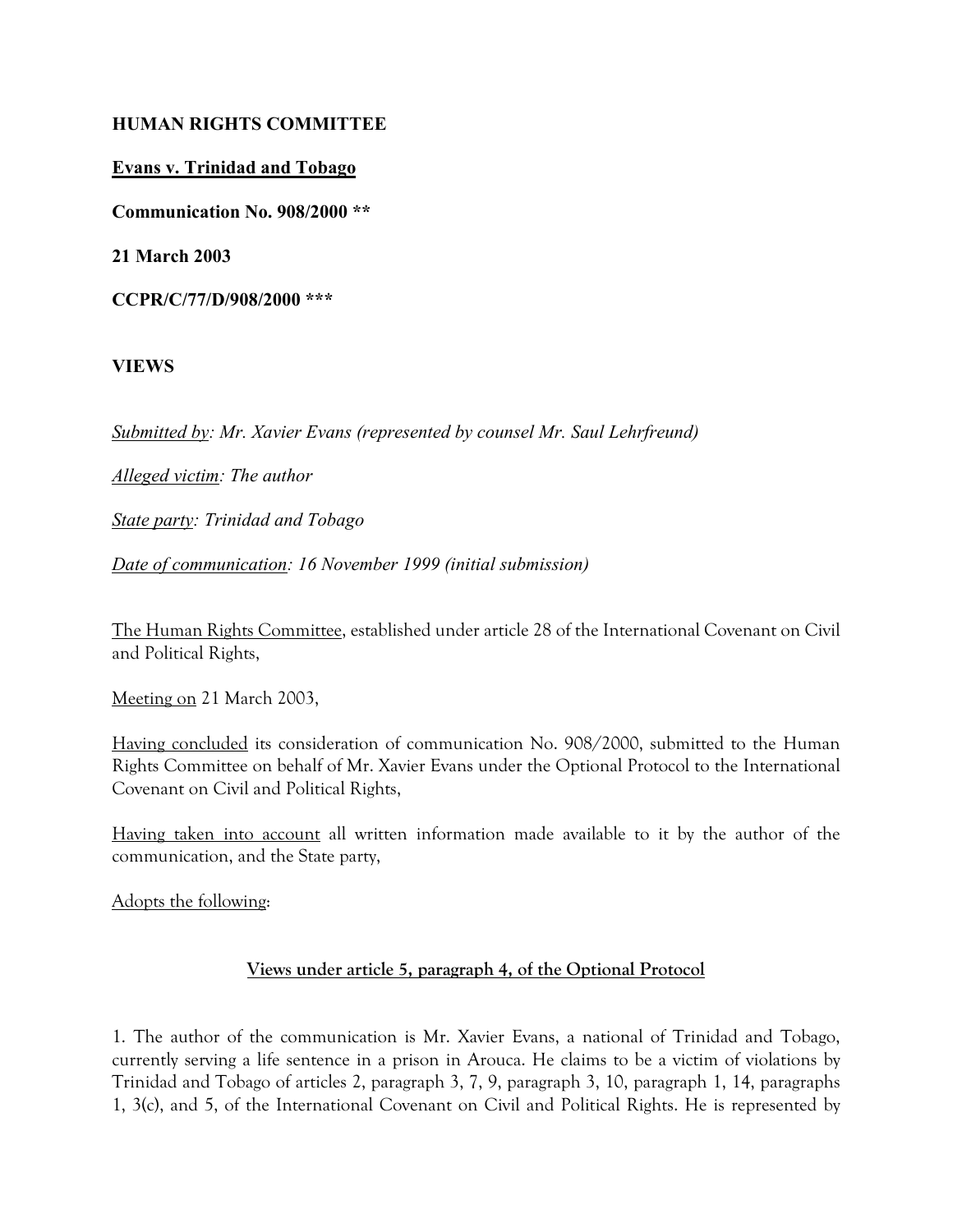counsel.

#### The facts as presented by the author

2.1 On 17 March 1986, the author was arrested for murder alleged to have been committed on 28 February 1986 and was subsequently charged with murder. Following a Preliminary Enquiry conducted before a Magistrate's Court, the trial took place before the High Court of Justice of San Fernando between 22 June 1988 and 4 July 1988, and the author was convicted of murder and sentenced to death. On 4 January 1994, the death sentence was commuted to life imprisonment for the rest of his "natural life".

2.2 On 26 April 1994, the Court of Appeal of the Republic of Trinidad and Tobago dismissed his appeal against his conviction and sentence. The author was represented by court-appointed counsel during his trial and appeal. On 21 March 1997, the author lodged a petition for special leave to appeal to the Judicial Committee of the Privy Council in London. Leave was granted. The appeal was heard but was dismissed on 17 December 1998.

2.3 During the five years and six months that the author spent on death row, he was detained in solitary confinement in a cell measuring 9 by 6 feet containing a steel bed, table and bench. There was no integral sanitation and he was provided with a plastic pail for use as a toilet, which he was allowed to empty twice a day. There was no natural lighting. The only light was provided by a fluorescent strip light illuminated 24 hours a day located outside his cell above the door. He was allowed out of the cell on average once or twice a week for exercise and was restrained in handcuffs for the duration of this period. Food was inadequate and almost inedible. No provisions were made for his particular dietary requirements. He was provided with fresh water twice a day, when available. Requests for a doctor or dentist were infrequently granted. In support of these allegations, the author refers to an article in a national newspaper, dated 5 March 995, in which the General Secretary of the Prison Officers' Association, was quoted, among other things, as stating that "the conditions are highly deplorable, unacceptable and pose a health hazard". The author submits that in the same article the General Secretary stated that limited resources, the spread of communicable diseases, such as chicken pox, tuberculosis and scabies, also makes the job of the prison officer more harrowing. 1/ The author also submits that the medical officer failed to respond to complaints or take any steps to alleviate the intolerable sanitary conditions in the prison.

### The complaint

3.1 The author claims that twenty-six months passed between the date of the murder and the author's trial, although the issues involved in the case were not complex. According to him, this period was unreasonably protracted. He contends that this delay deprived him of his right to a trial within a reasonable time in violation of articles 9, paragraph 3, and 14, paragraph 3 (c), of the Covenant.  $2/$  In assessing whether the period of delay is reasonable, the author submits that it is relevant to consider the effect of the delay on the fairness of the trial. The author alleges that his defence was one of alibi and that the identification evidence was suggested or mistaken.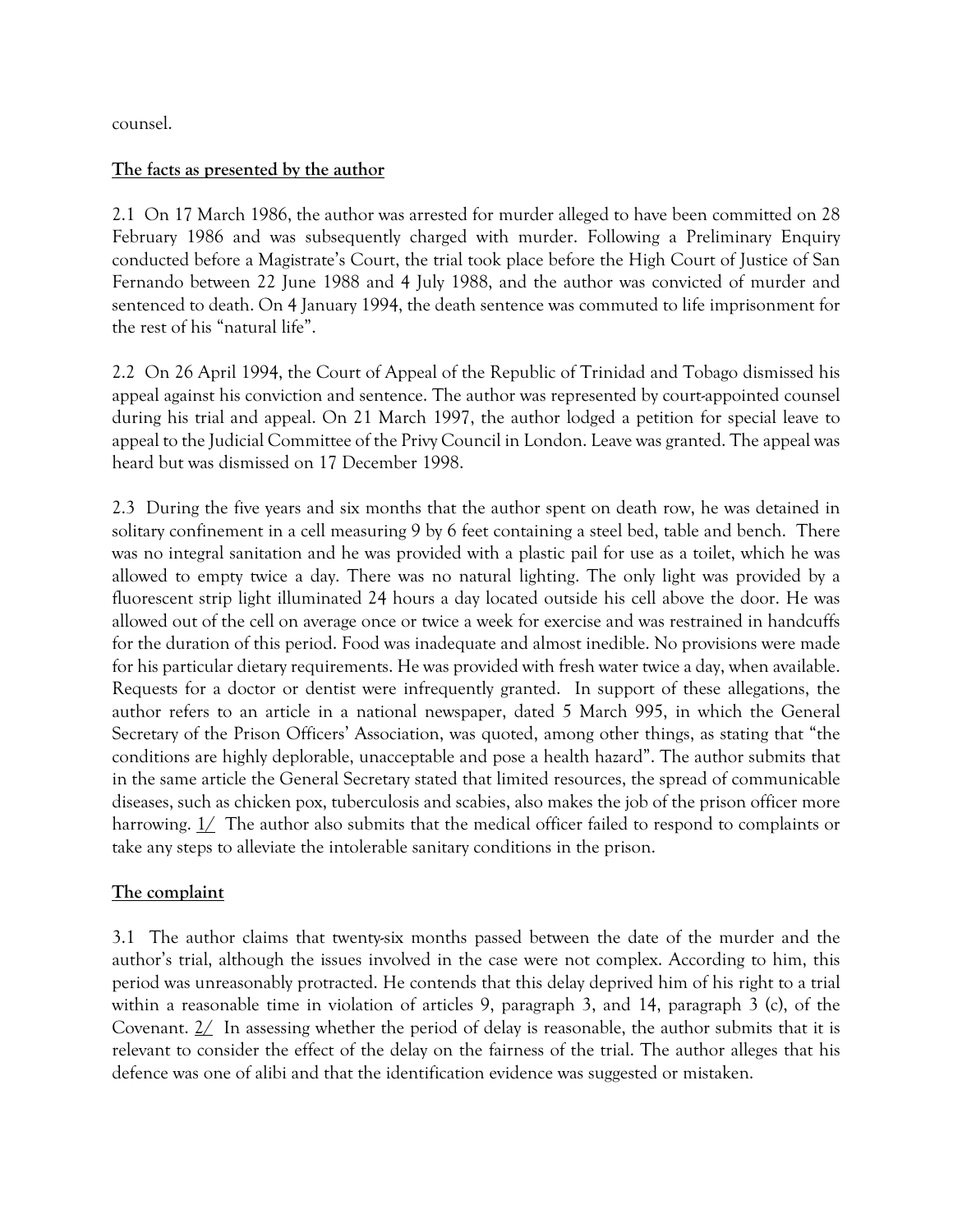3.2 The author also claims that there was a delay of five years and nine months between his conviction and the hearing of his appeal. He submits that his right to appeal, as guaranteed in article 14, paragraphs 3(c) and 5, of the Covenant, has been violated.  $3/$  In this context, the author submits that it is relevant to consider the fact that he was under sentence of death throughout this entire period, and to take into account his conditions of confinement on death row.

3.3 The author claims that the inadequate conditions of confinement during his five years on death row constitute cruel, inhuman and degrading treatment in violation of articles 7 and 10, paragraph 1, of the Covenant. These conditions are said to have been repeatedly condemned by international human rights organizations as breaching internationally accepted standards of minimum protection. The author submits that the conditions to which he was subjected also violated the UN Standard Minimum Rules for the Treatment of Prisoners.

3.4 The author submits that his rights guaranteed in article 14, read together with article 2, paragraph 3, of the Covenant, have been violated. He claims that he was denied the right of access to court, as the law provided no opportunity to argue against imposition of a mandatory death sentence.

3.5 The author also claims that his rights under article 14, read together with article 2, paragraph 3, of the Covenant were violated as when his death sentence was commuted to life imprisonment, he was denied any opportunity to make representations before the sentence was commuted.

3.6 Finally, the author claims a violation of article 14, read together with article 2, paragraph 3 of the Covenant because a subsequent constitutional challenge to the High Court in relation to the length of the term imposed was not open to him as legal aid is not provided for such motions and the costs involved are beyond the means of the author. He states that an originating motion pursuant to article 14(1) of the Constitution, could have been lodged on the basis that his life imprisonment for the rest of his "natural life" is arbitrary and cruel. However, because of the lack of legal aid for Constitutional Motions, the author claims that he is effectively barred from exercising his constitutional right to seek redress for the violation of his rights. He cites the Human Rights Committee's decision in Currie v. Jamaica  $4/$  for the proposition that remedies in the Constitutional Court should be available and effective and in the context of a review of irregularities in a criminal trial legal assistance should be provided to those who have not the means to take such an action. He also cites jurisprudence from the European Court of Human Rights  $5/$  for the proposition that effective right of access to a court may require the provision of legal aid for indigent applicants.

3.7 As to the admissibility of the communication, the author states that he has exhausted all effective and available domestic remedies. He contends that as regards the allegations concerning pre-trial delay or trial within a reasonable time, these complaints could not have been brought before the domestic courts of the State party. The author refers to two domestic cases in which it was decided that pre-trial delay does not constitute a competent ground of appeal, where no prejudice to the fairness of the trial can be shown, and that the Constitution of Trinidad and Tobago does not provide for a right to a speedy trial or trial within a reasonable time. In addition, the author contends that he cannot be expected to pursue a Constitutional Motion before the Constitutional Court of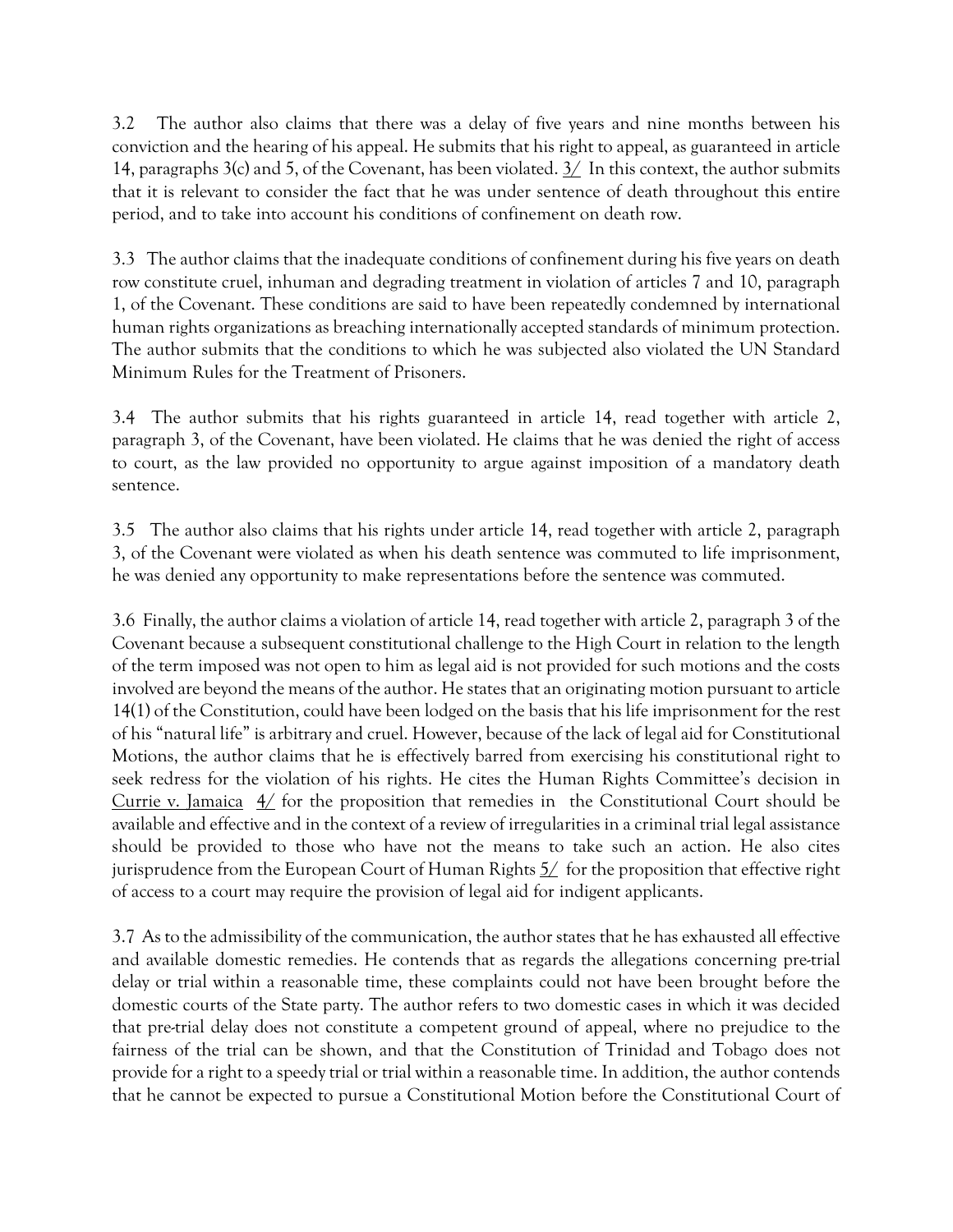the Republic of Trinidad and Tobago, as he lacks private means and legal aid is not available to him. 6/

## The State party's submissions on admissibility and merits

4.1 The communication with its accompanying documents was transmitted to the State party on 19 January 2000. The State party has not responded to the Committee's request, under rule 91 of the rules of procedure, to submit information and observations in respect of the admissibility and merits of the communication, despite reminders addressed to it on 26 February and 11 October 2001.

### Issues and proceedings before the Committee

### Consideration of admissibility

5.1 Before considering the claims contained in the communication, the Human Rights Committee must, in accordance with rule 87 of the rules of procedure, decide whether or not the communication is admissible under the Optional Protocol to the Covenant. The Committee recalls that it is implicit in article 4, paragraph 2, of the Optional Protocol, that a State party examine in good faith all the allegations brought against it, and that it provide the Committee with all the information at its disposal. In light of the failure of the State party to cooperate with the Committee on the matter before it, due weight must be given to the author's allegations, to the author's allegations, to the extent that they have been substantiated.

5.2 The Committee has ascertained, as required under article 5, paragraph 2 (a), of the Optional Protocol, that the same matter is not being examined under another procedure of international investigation or settlement. With respect to the exhaustion of domestic remedies, the Committee notes that the State party has not claimed that there are any domestic remedies yet to be exhausted by the author and therefore the Committee finds that the author has exhausted domestic remedies.

5.3 As to whether the author has fulfilled all other admissibility criteria, the Committee notes that with respect to the author's claim that the mandatory character of the death sentence constitutes a violation of article 14, paragraph 1, of the Covenant, on the ground that the law provides no opportunity to attempt to mitigate the sentence (paragraph 3.4), the Committee refers to its Views in the cases of Thompson v. St Vincent and the Grenadines 7/ and Kennedy v. Trinidad and Tobago 8/ where it was established that mandatory capital punishment for certain categories of crime may constitute a violation of article 6, paragraph 1. However, contrary to the situation in those cases the author's death sentence in the present communication was commuted in 1994, that is several years before he submitted his case to the Committee. In the circumstances, the Committee considers that the application of mandatory capital punishment in his case does not give rise to a claim under the Optional Protocol. Consequently, the Committee considers that this part of the communication is inadmissible under article 2 of the Optional Protocol.

5.4 With respect to the other claims made by the author in paragraphs 3.1, 3.2, 3.3, 3.5 and 3.6, on the basis of the information before it, the Committee is of the view that these parts of the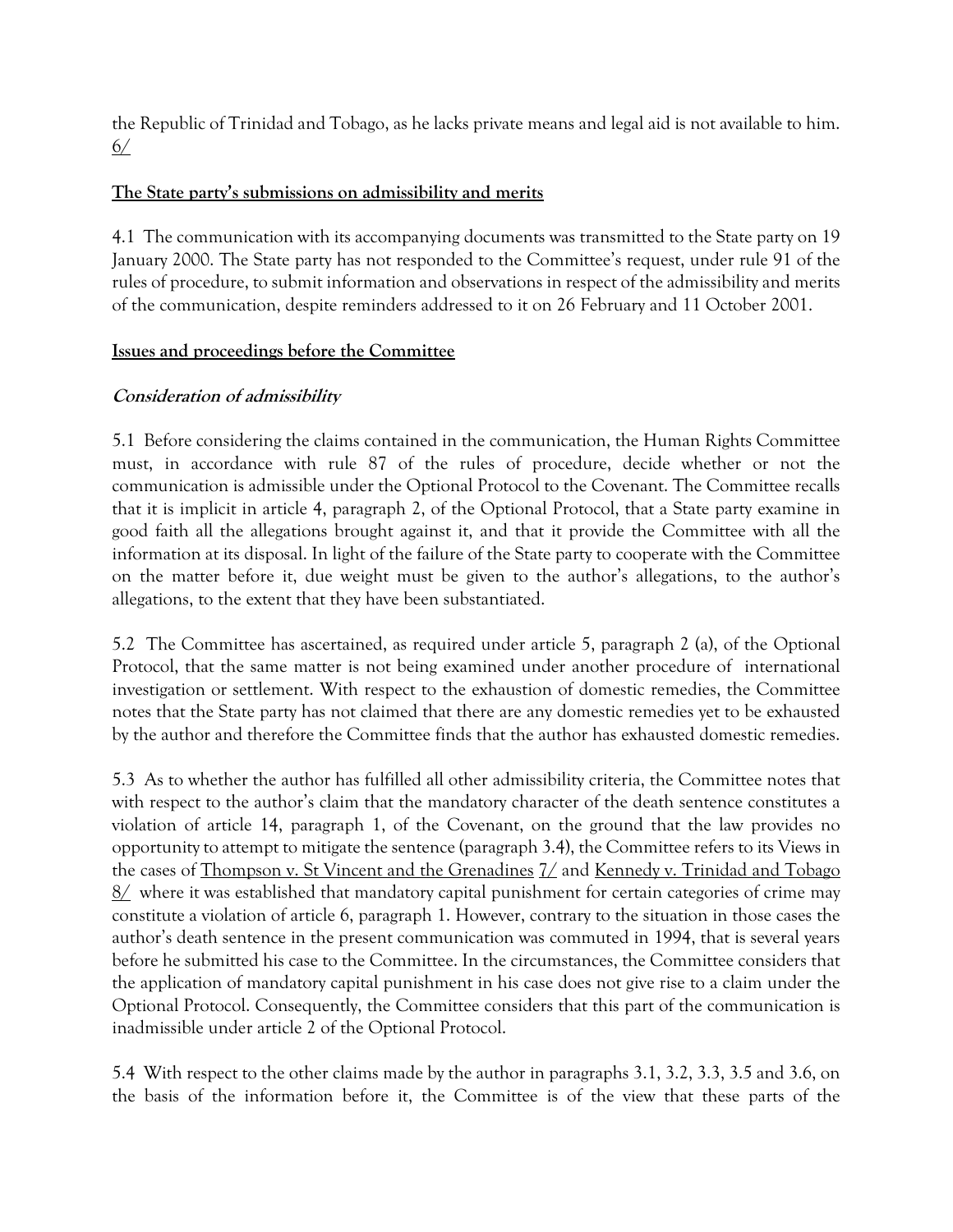communication are admissible and proceeds to a consideration of the merits.

#### Consideration of the merits

6.1 The Human Rights Committee has considered the present communication in light of all the information made available to it by the parties, as provided in article 5, paragraph 1, of the Optional Protocol.

6.2 As to the claim of unreasonable pre-trial delay, the Committee observes that the relevant dates, for the purpose of determining the length of the delay in the author's case, are the dates between the author's arrest and trial and not, as the author claims, between the date of the alleged crime, that is to say the date of the murder, and the date of the author's trial. In this regard, the Committee observes that, although there appears to be some confusion in the explanations provided by the author's counsel as to the date of the author's arrest, it is abundantly clear from the trial transcript that the author was arrested on 17 March 1986 and not 17 March 1988 (see paragraph 2.1 and footnote 1). Consequently, the Committee considers that a delay of 2 years and 3 months between the author's arrest and his trial, which has remained unexplained by the State Party, constitutes a violation of the author's right under article 9, paragraph 3, of the Covenant to be tried within a reasonable time or to release, subject however to conditions, and equally of the author's right under article 14, paragraph 3(c), of the Covenant to be tried without undue delay.

6.3 As to the claim of a delay of five years and nine months between conviction and the dismissal of his appeal by the Court of Appeal of the Republic of Trinidad and Tobago, which has also remained unexplained by the State party, the Committee recalls its jurisprudence that the rights contained in article 14, paragraphs 3 (c), and 5, read together, confer a right to review of a decision at trial without delay.  $9/$  In Johnson v. Jamaica,  $10/$  the Committee considered that, barring exceptional circumstances, a delay of four years and three months was unreasonably prolonged. As a result of these considerations, the Committee finds a violation of article 14, paragraphs 3 (c), and 5, of the Covenant.

6.4 As to the claim that the conditions of detention to which the author was subjected during his period on death row violated articles 7, and 10, paragraph 1, the Committee notes that, in the absence of any explanation from the State party, it must give due weight to the author's allegations. The Committee notes that the author was detained in solitary confinement on death row for a period of five years in a cell measuring 6 by 9 feet, with no sanitation except for a slop pail, no natural light, being allowed out of his cell only once or twice a week during which he was restrained in handcuffs, and with wholly inadequate food that did not take into account his particular dietary requirements. The Committee considers that these - uncontested – conditions of detention, taken together, amount to a violation of article 10, paragraph 1, of the Covenant. In light of this finding, in respect of article 10, a provision of the Covenant dealing specifically with the situation of persons deprived of their liberty and encompassing for such persons the elements set out generally in article 7, it is not necessary separately to consider the claims arising under article 7 of the Covenant.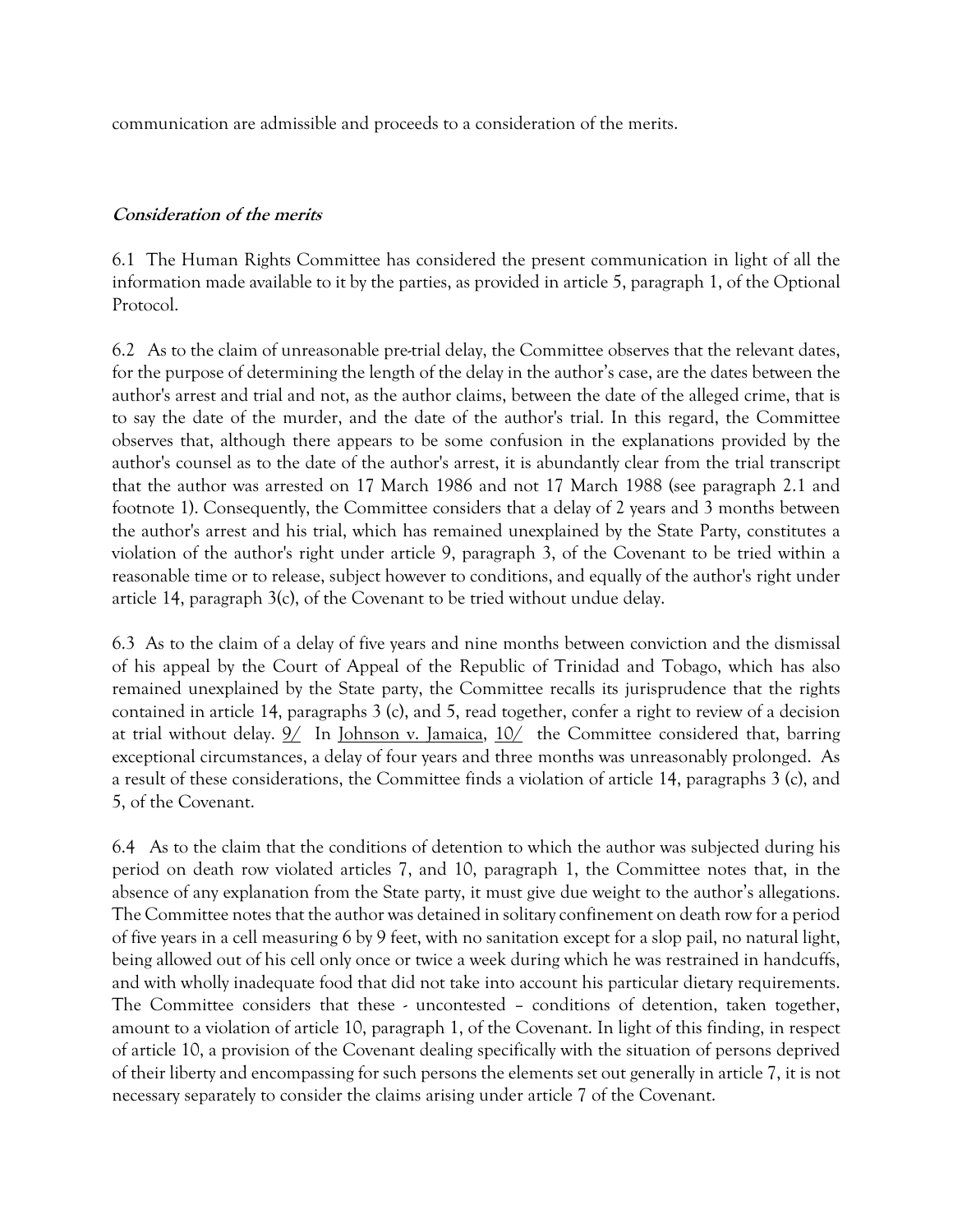6.5 As to the author's claim that he was denied access to the courts by not being allowed to make representations when his death sentence was commuted to life imprisonment for his "natural life", the Committee recalls its jurisprudence in Kennedy v. Trinidad and Tobago  $11/$ , in which it decided that State parties retain discretion for spelling out the modalities of the exercise of the right to seek commutation of the sentence of death (article 6, paragraph 4) and that this right is not governed by the procedural guarantees of article 14. The Committee finds therefore that the author has not shown that his inability to make representations on the commutation of his sentence is such as to violate any of his rights protected under the Covenant.

6.6 As to the claim that he was denied access to the courts in not being provided with legal aid to make a constitutional challenge on the issue of the length of the sentence imposed upon commutation, the Committee recalls its prior jurisprudence  $12/$  that the Covenant does not contain an express obligation as such for any State party to provide legal aid to individuals in all cases but only in the determination of a criminal charge where the interest of justice so require. The Committee is therefore of the view that the State party is not expressly required to provide legal aid outside the context of a criminal trial. As the author's claim relates to the commutation of his sentence rather than the fairness of the trial itself, the Committee cannot find that there has been a violation of article 14, paragraph 1, of the Covenant, in this respect.

7. The Human Rights Committee, acting under article 5, paragraph 4, of the Optional Protocol, is of the view that the facts before it disclose violations of articles 9, paragraph 3, 14, paragraphs 3 (c) and 5, and 10, paragraph 1, of the International Covenant on Civil and Political Rights.

8. In accordance with article 2, paragraph 3 (a), of the Covenant, the State party is under an obligation to provide the author with an effective remedy, including consideration of early release. As long as the author is in prison he should be treated with humanity and not subjected to cruel, inhuman or degrading treatment. The State party is also under an obligation to ensure that similar violations do not occur in the future.

9. On becoming a party to the Optional Protocol, the State party recognized the competence of the Committee to determine whether there has been a violation of the Covenant or not. This case was submitted for consideration before the State party's denunciation of the Optional Protocol became effective on 27 June 2000; in accordance with article 12, paragraph 2 of the optional Protocol it continues to be subject to the application of the Optional Protocol. Pursuant to article 2 of the Covenant, the State party has undertaken to ensure to all individuals within its territory or subject to its jurisdiction the rights recognized in the Covenant and to provide an effective and enforceable remedy in case a violation has been established. The Committee wishes to receive from the State party, within 90 days, information about the measures taken to give effect to its Views. The State party is requested to publish the Committee's Views.

[Adopted in English, French and Spanish, the English text being the original version. Subsequently to be issued in Arabic, Chinese and Russian as part of the Committee's annual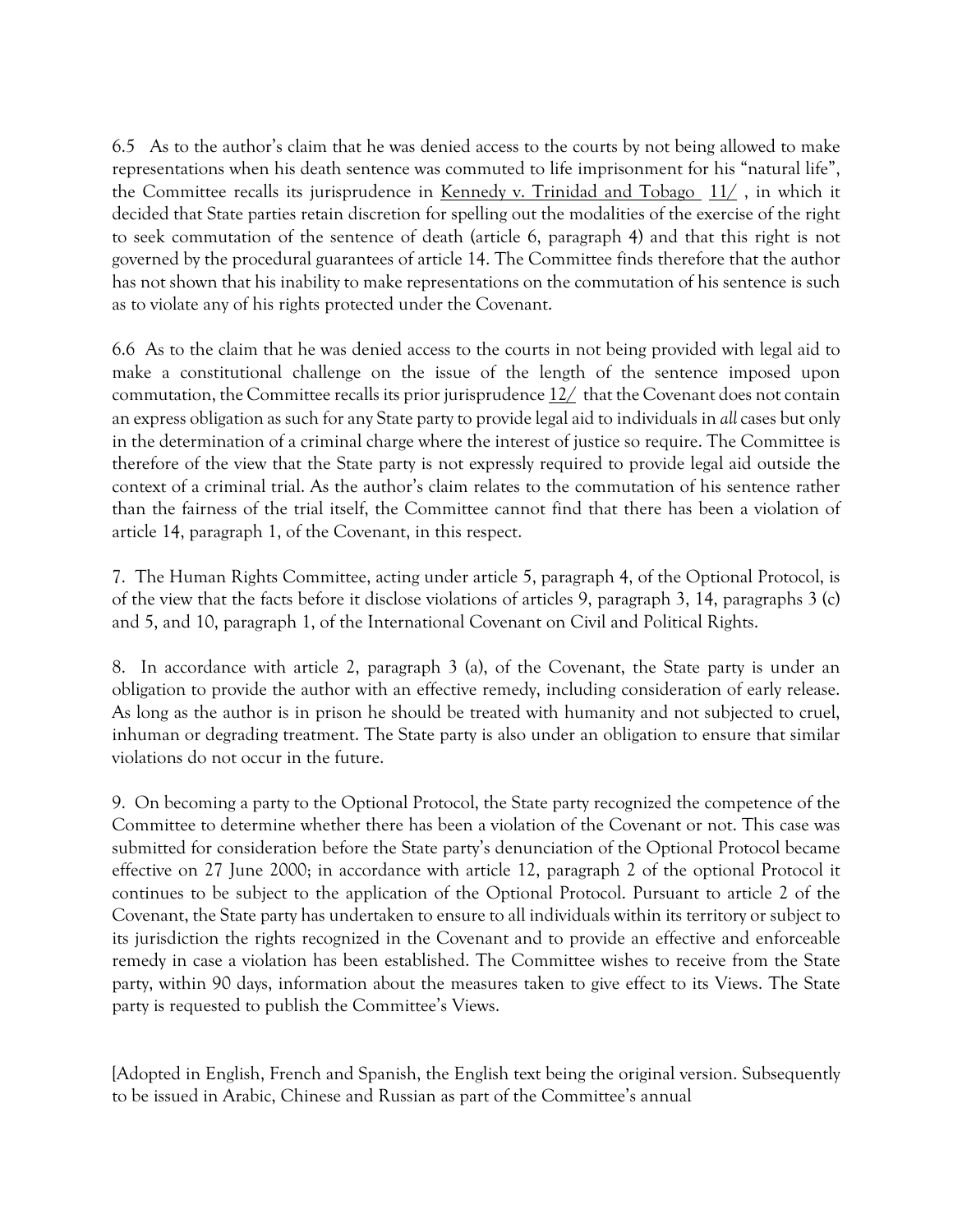report to the General Assembly.]

\*\* The following members of the Committee participated in the examination of the present communication: Mr. Abdelfattah Amor, Mr. Nisuke Ando, Mr. Prafullachandra Natwarlal Bhagwati, Ms. Christine Chanet, Mr. Franco Depasquale, Mr. Maurice Glèlè Ahanhanzo, Mr. Walter Kälin, Mr. Ahmed Tawfik Khalil, Mr. Rajsoomer Lallah, Mr. Rafael Rivas Posada, Mr. Nigel Rodley, Mr. Martin Scheinin, Mr. Ivan Shearer and Ms. Ruth Wedgwood.

\*\*\* The text of an individual opinion signed by Committee member Ms. Ruth Wegwood is appended to the present document.

## Individual Opinion of Committee Member Ms. Ruth Wedgwood (concurring in part, dissenting in part)

Per the parallel opinion of Messrs. Nisuke Ando, Eckart Klein, and David Kretzmer in Kennedy v. Trinidad and Tobago, case no. 845/1998, in the instant case I would respect the State party's reservation of 26 May 1998, upon its reaccession to the Optional Protocol. The reservation provides as follows:

"… Trinidad and Tobago re-accedes to the Optional Protocol to the International Covenant on Civil and Political Rights with a Reservation to article 1 thereof to the effect that the Human Rights Committee shall not be competent to receive and consider communications relating to any prisoner who is under sentence of death in respect of any matter relating to his prosecution, his detention, his trial, his conviction, his sentence or the carrying out of the death sentence on him and any matter connected herewith."

The author's communication to the Committee in the instant case is dated 16 November 1999, after the State party's reservation took effect. Commutation of the death sentence in this case in 1994 does not evidently displace the effect of the reservation.

In my view, it is important for the Committee to respect State party reservations, which are conditions to their consent to the Optional Protocol. Even if one shares the view that the Committee should independently judge the consistency of State reservations with the object and purpose of the Optional Protocol, and concludes that Trinidad and Tobago's reservation fails that test, nonetheless States parties are entitled under general international law and the law of treaties to condition their consent to be bound to a treaty, including the Optional Protocol, upon the acceptance of a reservation. To that extent, I disagree with the earlier view of the Committee in General Comment No. 24 (1994). The failure of the State party to cooperate with the Committee in the examination of the merits in this case and in the earlier case of Kennedy v. Trinidad and Tobago may bear some relation to the disregard of its reservation. (Indeed, the same problem may account for the State party's decision to denounce and withdraw from the Optional Protocol altogether, effective 23 July 2000, which is a step permitted to State parties under Article 12 of the Optional Protocol. That denunciation is not formally applicable in this case.)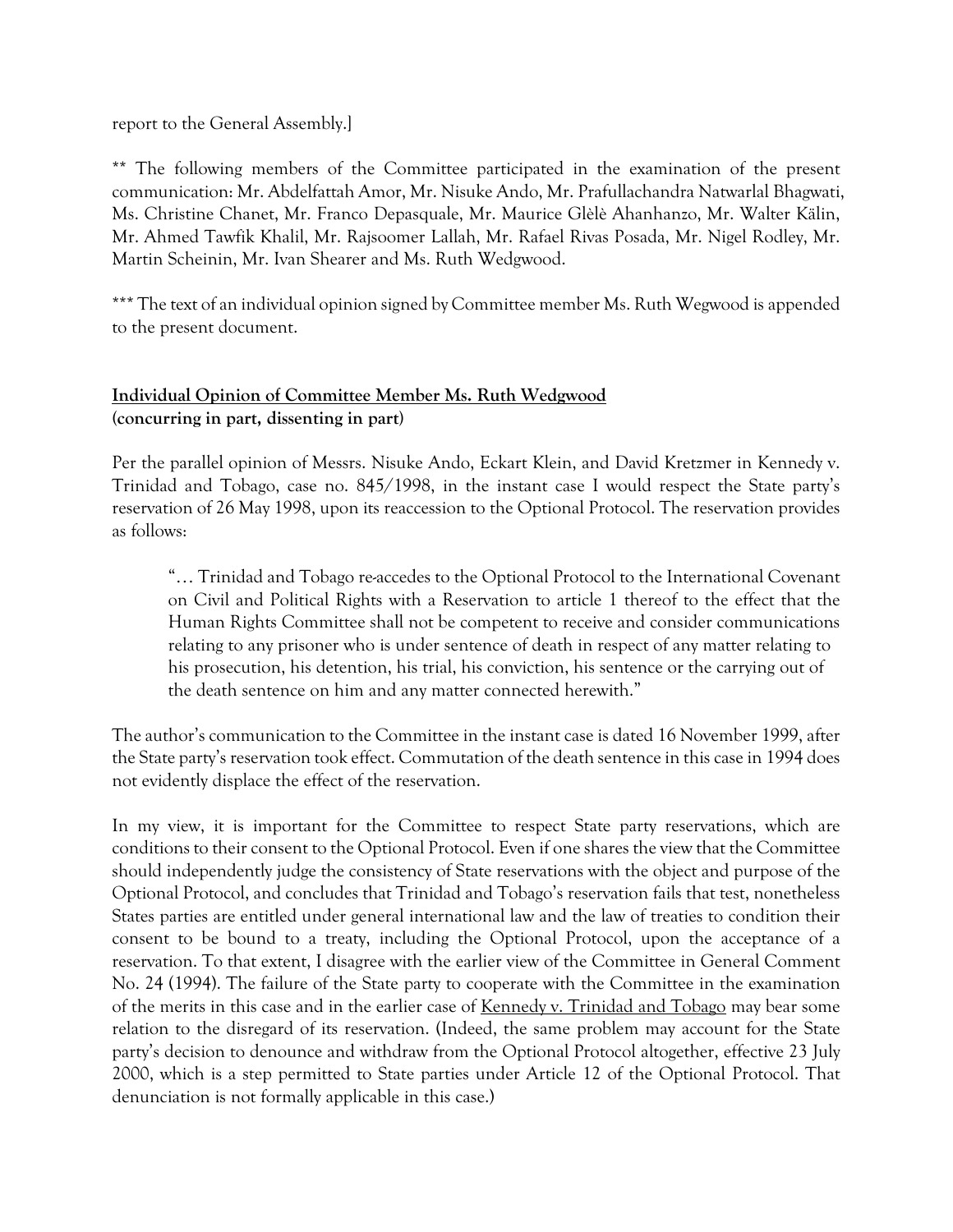Since the Committee has found the instant communication to be admissible, I would agree on the merits that the jail conditions on death row, as alleged by the author, appear to have been seriously deficient. The United Nations Standard Minimum Rules for the Treatment of Prisoners note that some countries face challenges of budget and resources. Nonetheless, these are "minimum conditions which are accepted as suitable by the United Nations." The conditions in which the author was confined during his years on death row did not meet the requirements of, inter alia, paragraphs 11(a), 20 (1), and 21(1) of the United Nations Standard Minimum Rules. These standards properly inform the Committee's construction of Article 10(1) of the Covenant on Civil and Political Rights.

## [signed] Ruth Wedgwood

[Adopted in English, French and Spanish, the English text being the original version. Subsequently to be issued also in Arabic, Chinese and Russian as part of the Committee's annual report to the General Assembly.]

# **Notes**

 $1/$  In further support of these allegations, the author provides newspaper articles on prison conditions, an affirmation from counsel who visited the prison in question and who supplied in his affirmation information on prison conditions as described by inmates. The author was not one of these inmates.

2/ The author refers to the case of Lilian Celiberti de Casariego v. Uruguay, Case no.56/1979, Views adopted on 29 July 1981, Millan Sequeira v. Uruguay, Case no. 6/1977, Views adopted on 29 July 1980, Pinkney v. Canada, Case no. 27/1979, Views adopted 29 October 1981, Smart v. Trinidad and Tobago, Case no. 672/1995, Views adopted on 29 July 1998, as well as jurisprudence of the Inter-American Commission of Human Rights where two years and four months was held to be a violation of article 7, paragraph 5, of the American Convention on Human Rights.

3/ The author refers to Pinkney v. Canada, op.cit., Little v. Jamaica, Case no. 283/1998, Views adopted on 11 November 1991, Pratt and Morgan v. Jamaica, Case no. 210/1986 and 225/1987, Views adopted on 6 April 1989, Kelly v. Jamaica, Case no. 253/1987, Views adopted on 17 July 1996, Neptune v. Trinidad and Tobago, Case no. 523/1992, Views adopted on 16 July 1996.

4/ Communication no. 377/1989, Views adopted on 29 March 1994, where the Committee found that "where a convicted person seeking constitutional review of the irregularities in a criminal trial has not sufficient means to meet the costs of legal assistance in order to pursue his constitutional remedy and where the interests of justice so require, legal assistance should be provided by the State. In the present case the absence of legal aid has denied to the author the opportunity to test the irregularities of his criminal trial in the Constitutional Court and a fair hearing, and is thus a violation of article 14, paragraph 1, juncto article 2, paragraph 3."